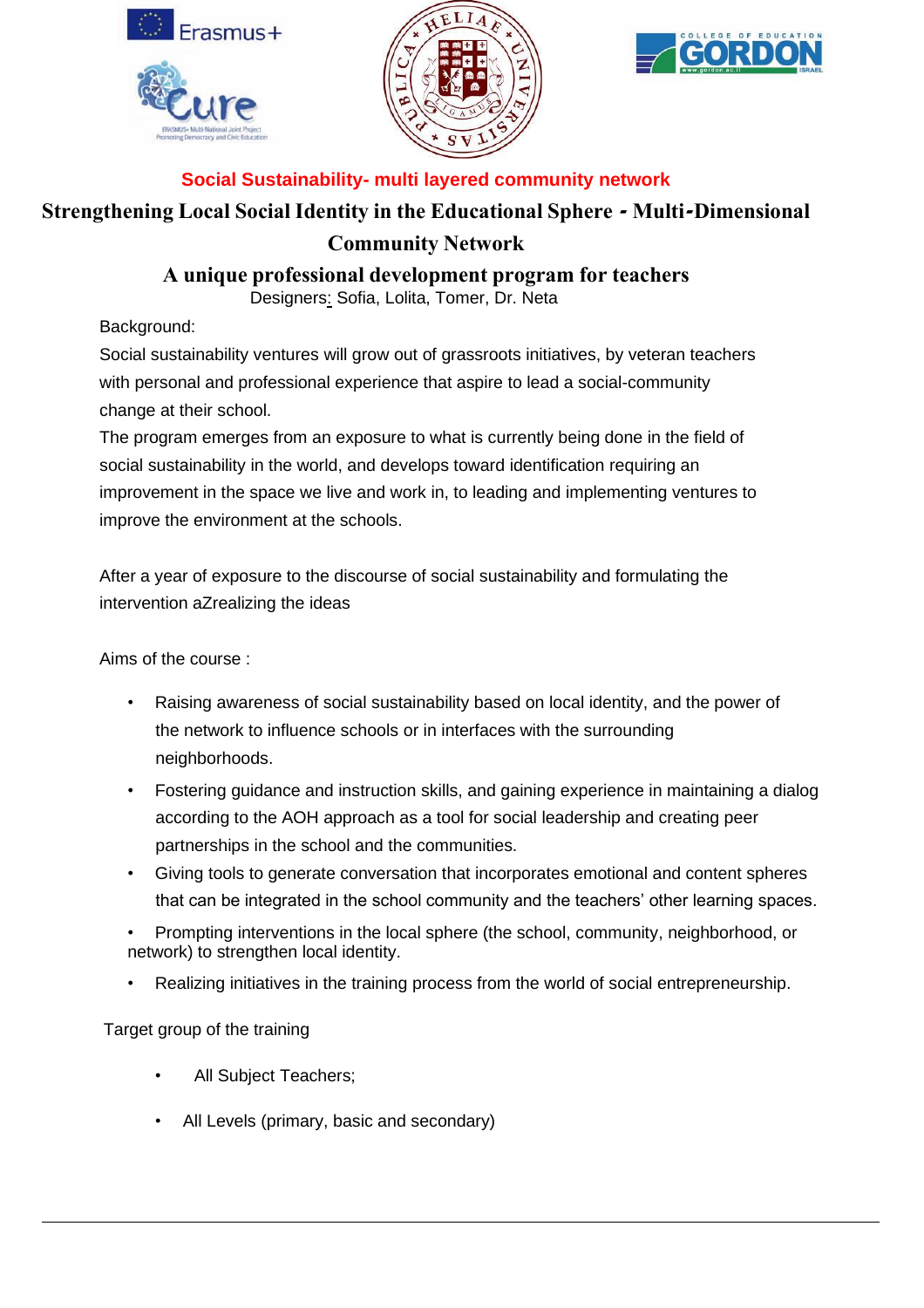Course structure and pedagogy:

How do we increase democratic values through non formal education?

Place-based-learning + Project-based-learning

By 4 parts :

- 1. DREAMING (introduction and theory)
- 2. PLANNING
- 3. DOING
- 4. CELLEBRATING (evaluation and reflection)

Learning Outcomes:

- 1. The teachers (who are students in this course) will be able to identify important democratic values that they are responsible to promote as educators.
- 2. The teachers will be able to analyze the processes involved in promoting social and civic involvement for children of different ages.
- 3. The teachers will be able to identify the social or civic need in their classroom, school or community.
- 4. The teachers will be able to design and develop activities based on the knowledge above that promote social and civic involvement to children of different ages that they teach.
- 5. The teachers will be able to pilot a mini-project in their own classroom that reflects social and civic involvement.

Methodology

- 1. Discussion
- 2. Debate
- 3. Case studies
- 4. Role play-community place-making, PBL, etc
- 5. Project design and implementation

List of references:

1. Pat Branders, Carmen Cardenas, Juan de Civente Abad, Rui Gomes, Mark Taylor ISBN 978-92-871-8448-1 Type of document : Book Format : Epub Size : 2.7 MB Language : English Number of pages : 208

2.Epub - Managing controversy - Developing a strategy for handling controversy and teaching controversial issues in schools (2017)

ISBN 978-92-871-8447-4 Type of document : Book Format : Epub Size : 807 KB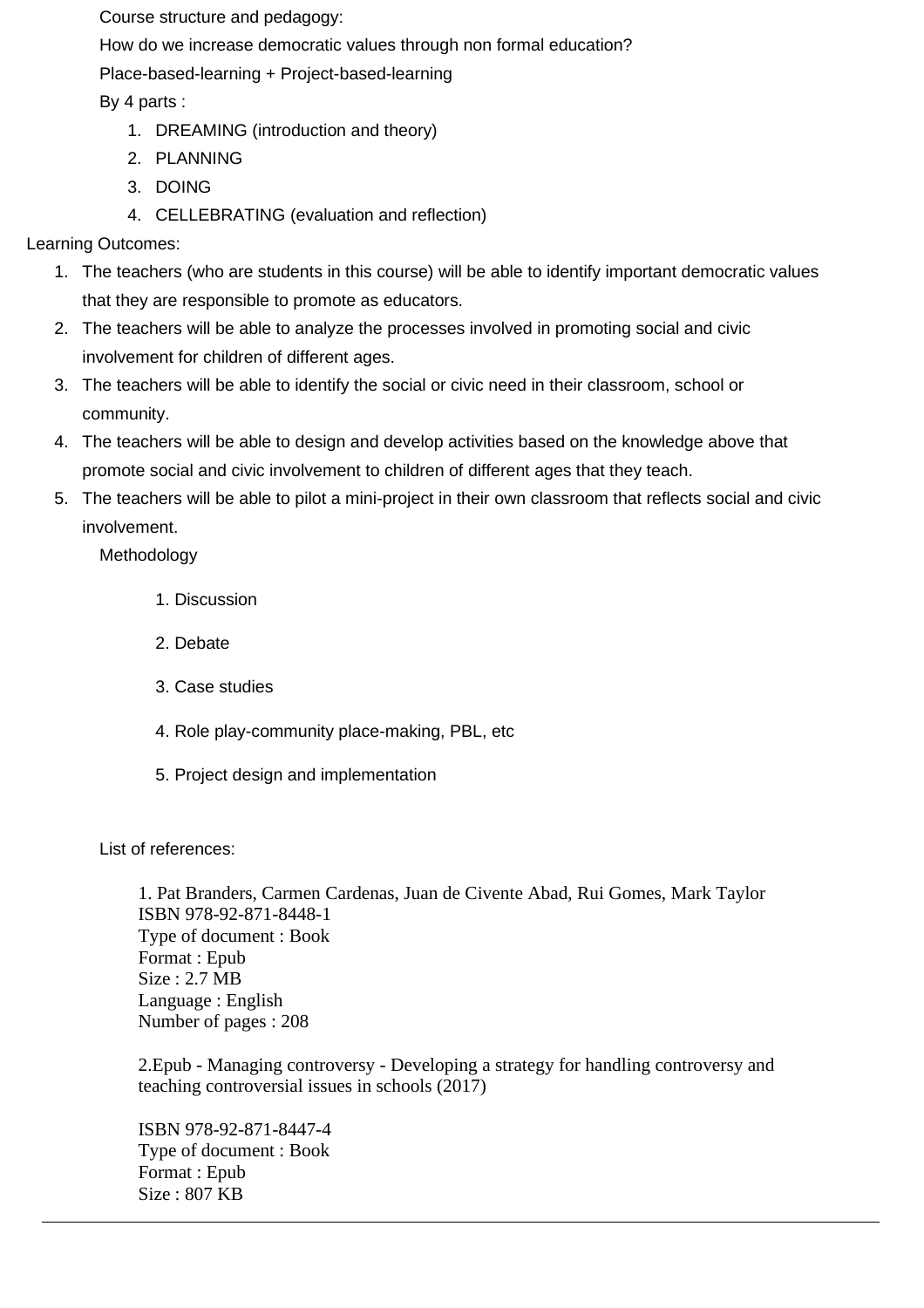Language : English Number of pages : 64

3. Compass - Manual for Human Rights Education with Young People (2nd edition reprinted with revisions, 2015) (2015)

ISBN 978-92-871-8116-9 Type of document : Book Format : Paper Size : A4 Language : English Number of pages : 482

4.EDC/HRE Volume I: Educating for democracy - Background materials on democratic citizenship and human rights education for teachers (2011)

ISBN 978-92-871-6920-4 Type of document : Book Format : Paper Size : A4 Language : English Number of pages : 155

5. EDC/HRE Volume II: Growing up in democracy - Lesson plans for primary level on democratic citizenship and human rights (2010)

ISBN 978-92-871-6728-6 Type of document : Book Format : Paper Size : A4 Language : English Number of pages : 157

6. EDC/HRE Volume III: Lesson plans for lower secondary level - Living in Democracy (2008)

Rolf Gollob, Peter Krapf

ISBN 978-92-871-6332-5 Type of document : Book Format : Paper Size : A4 Language : English Number of pages : 208

Hardin, G (2002). *The Tragedy of the Commons,* 1968 Eva Iluz, The Culture of Capitalism, Ministry of Defense-Publishing.

Zimmel, G (2004). Robert Park, Louis Wirth, *Urbanism: The Sociology of the Modern City*, Tel Aviv: Resling. Benjamin, Walter, "Return of the Flaneur", Vol. A: The